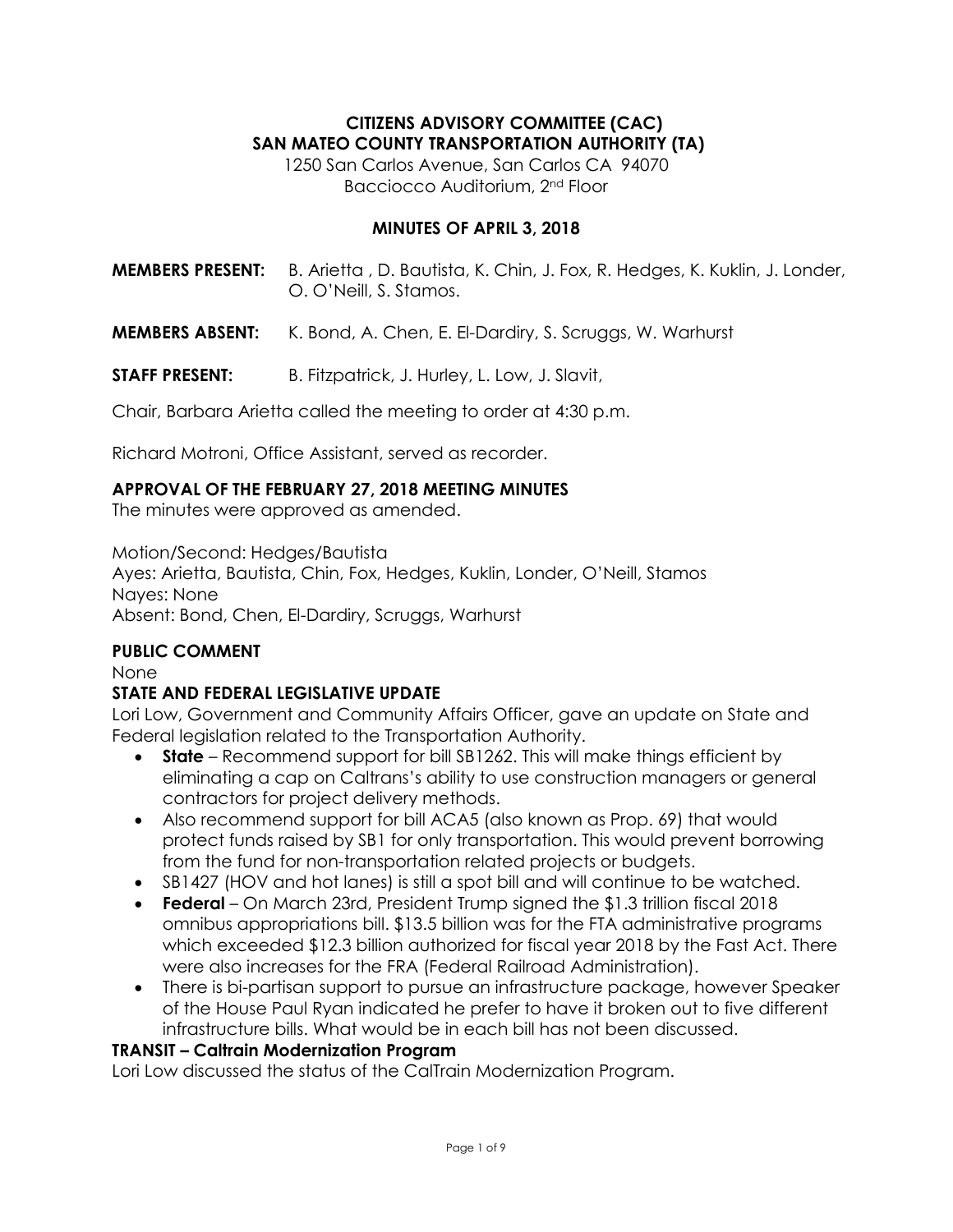- Caltrain system has 77 miles with 32 stations. There are 92 weekday trains. Caltrain shares the tracks with ACE, CC, Amtrak and freight. Electrification project encompass from San Jose to San Francisco. Union Pacific owns from the Tamien Station in San Jose to Gilroy tracks so those would not be electrified.
- Ridership has skyrocketed since 1997 from an average daily ridership of 25,000 to over 60,000 in 2015. Caltrain is currently at full capacity during commute hours.
- Aging Fleet Many of the trains are past retirement age and it is time to modernize.
- Electrification Project Covers 51 miles (San Francisco to San Jose). 75% of the fleet will be converted to electric. The plan is to run six trains an hour, per direction, per peak so it will be a mixed fleet service.
- Service Benefits The train schedule is still being worked out, however electrification will allow us to move faster and make more stops.
- Capacity Increase There would be 10% seating capacity increase and 31% seated and standing, plus a 17% increase of bikes on board.
- Key Regional Benefits (2040) Dramatic reduction of greenhouse gases, daily traffic congestion and engine noise. Up to 97% cleaner air daily, projection 111,000 ridership daily and improved frequency/quicker trips.
- There is broad coalition support from businesses, elected officials, community groups and riders.
- Ground breaking for Caltrain electrification took place in July 2017, while the Salt Lake City vehicle plant ground breaking was in October 2017.
- Construction Phasing There are four segments. Construction has begun on segments 2 & 4, followed by 1 & 3. Daytime work and night work from 8 p.m. to 6 a.m. with some 24-hour weekend construction. Crews will utilize acoustical barrier blankets and position lights away from homes.
- Construction Outreach Before construction began, community meetings were conducted. Mailers and door hangers were handed out. Weekly website, email and social media are routinely updated. There is now a phone hotline and the project website is calmod.org.
- Electric Train (EMU) Stadler, the train builder has been progressing:
	- o Preliminary designs reviews for all major systems conducted are being finalized.
	- o Carshell extrusions in production.
	- o Carbody subassemblies being fabricated.
	- o Carshell structures being welded.
	- o Manufacturing and final assembly facility beginning construction in SaltLake City area.
- Electric Train Outreach 2015 capacity board decision (bike to seat ratio, onboard bathrooms, upper doors). 2017 design progressing, additional public input. Later this year, the website will have a 2018 virtual reality 360 tour.
- TA's contribution to the \$1.98 billion dollar budget was \$80 million.
- Schedule timeline has not changed.

# **Q & A SESSION**

# **Jeff Londer**

*As the old units mature, will they be replaced with electric?*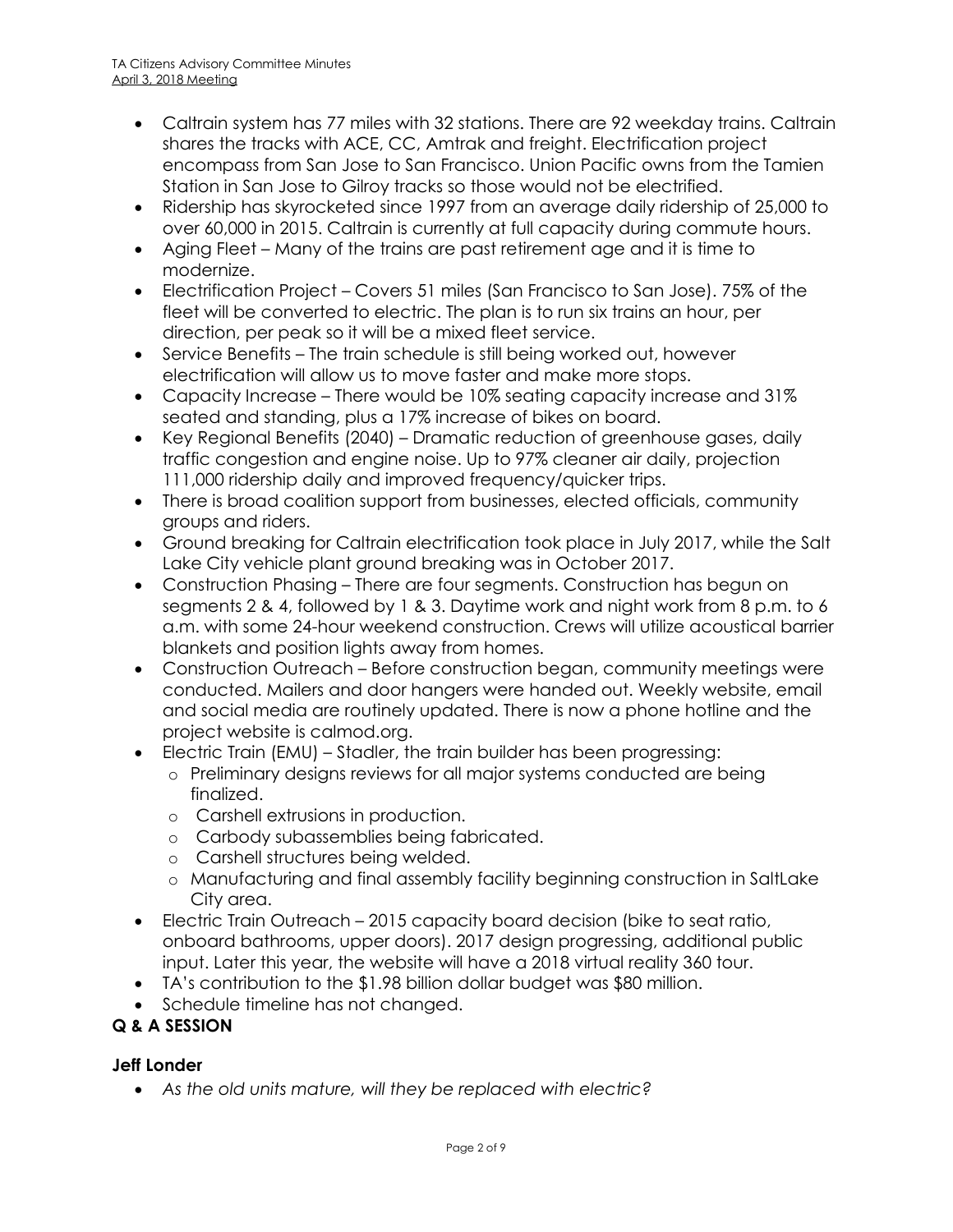- o Lori We currently have a grant. We are asking for additional funding to go to from a six car to eight car set and fully electrify our service. We are supposed to hear back by the end of the month.
- *How many cars total would there be if everything goes as planned?*
	- $\circ$  Lori It would be 16 train sets and 6 cars per train set (96 cars). There is a piece of the contract where we could purchase additional cars. The grant application is to help purchase more cars and potentially be all electric.

### **John Fox**

- *Where is the fabrication test work being done?*
	- o Lori Those subassemblies are happening in Switzerland and they will be shipped to Salt Lake City once the plant is done. They will follow the Made in America standards.
- *There is a great publicity opportunity to show how this project is creating jobs in Salt Lake City with the public's money. This can be done on social media or with public service announcements. The more we can make this proactively visible would be in everybody's interest.*
	- o Lori That is great advice. We definitely want to try to make sure people are aware this project is creating jobs.

### **Barbara Arietta**

- *What exactly your plans to make it visible?*
	- o Lori We have a variety of outreach plans. We just finished a campaign called "Did You Know?", a two-minute cartoon that explains what the CalMod program is and what are the electrification benefits. We pushed it on social media and had a quiz where people could win t-shirts. Our Twitter is still on going strong and the website was launched in February.
- *Anything else going on with the presentations?*
	- $\circ$  Lori We had four community meetings last month. We will have two city council metings and one with the Local Policy Makers Group (LPMG) this month.

### **Rich Hedges**

- *I assume the diesel locomotives will be used for the express trip from San Francisco to San Jose?*
	- o Lori They are still developing the schedule and the Caltrain business plan is going to help them form that. The time line has been outlined to the JPB Board.
- *There are about 250 people who going to living by 2022 within a quarter mile of Hayward Park station. Will we be able have more than two trains by the hour?*
	- o Lori That is part of the schedule being worked out. The Caltrain Business Plan should be looking at the growth in the area and what the needs will be.

# **SAN MATEO COUNTY SHUTTLE PROGRAM DRAFT FUNDING RECOMMENDATIONS**

Joel Slavit, Manager of Programing and Monitoring, discussed the San Mateo County Shuttle Program projects for FY 2019 & 2020.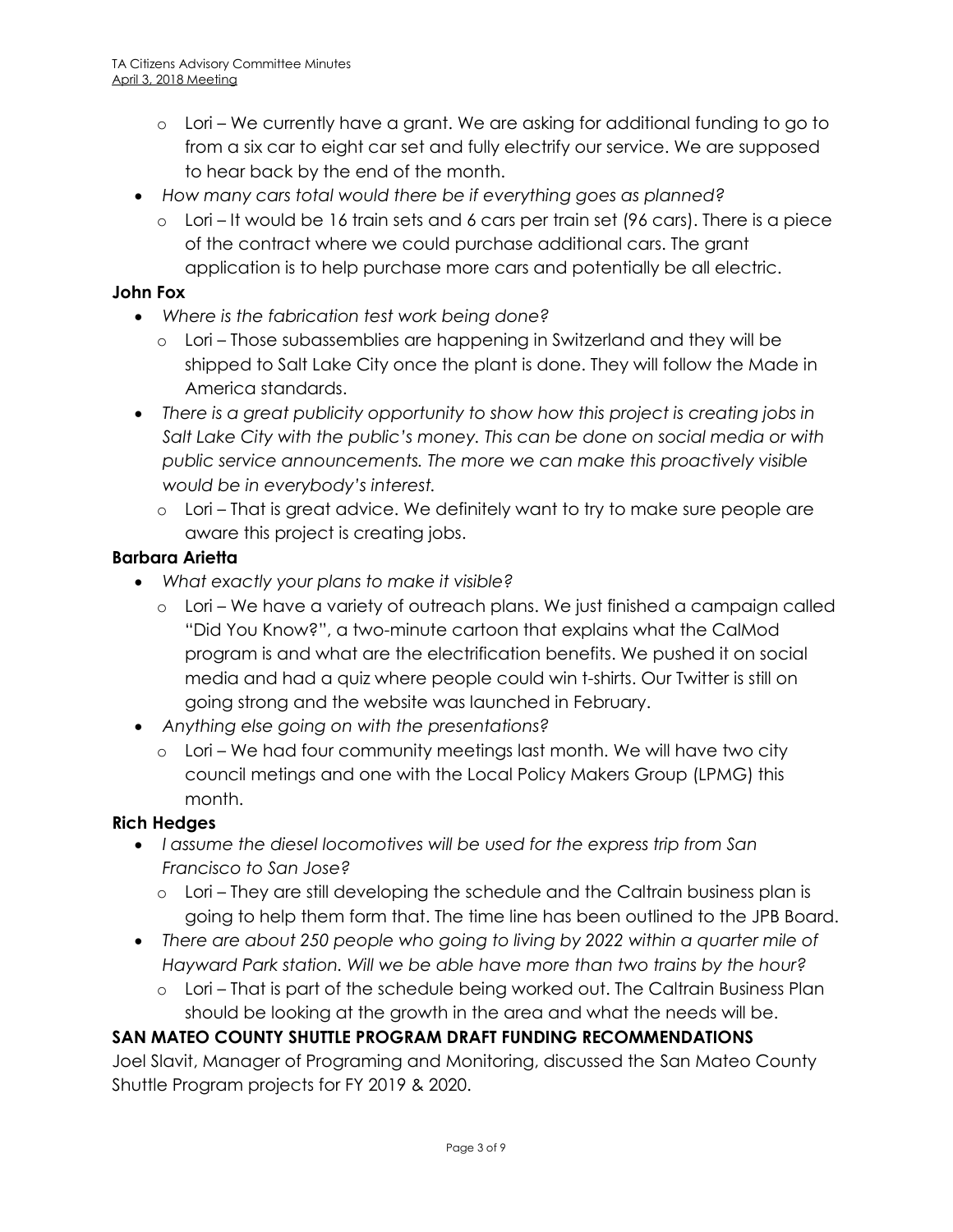- Presentation Overview San Mateo County shuttle program is a joint call for projects between the TA and C/CAG. It's a comprise of Measure A local shuttle program and C/CAG local transportation services shuttle program funds. The purpose of the program is to provide matching funds for the operation of local shuttle services. Shuttles will provide access to regional transit and/or meet local mobility needs.
- Process TA Strategic Plan calls for:
	- o Funding considerations made through a Call of Projects.
	- o Project Review Committee assembled to evaluate applications.
	- o Project reviewed bases on a set of evaluation criteria.
	- o Funding recommendations anchored to the evaluation criteria.
- Process: Funding & Evaluation
	- o The joint call with C/CAG was issued on December 18, 2017 and closed on February 9, 2018:
		- o The call provides funding for the shuttles for Fiscal Years 2019 & 2020.
		- o Up to \$9 million from TA Measure A.
		- o Up to \$1 million from C/CAG.
		- o Total of up to \$10 million available.
	- o Minimum match requirement
		- o 25% for all shuttles except those that miss the operating cost/passenger benchmark by 50% or more than 2 years, in which case a minimum 50% match is required.
	- o Although funding is from two different sources, there is one set of program guidelines, one application process and one staff evaluation panel with representatives from both the TA and C/CAG .
- Evaluation Criteria
	- o There is a slight difference between existing and new shuttles with respect to need, readiness and effectiveness. For existing shuttles, we have real performance data that allows us to give it a higher waiting on both scoring projects and their effectiveness. The new shuttles have not started so there is a lot of work to get them up and running. Also, because they don't have the actual performance data, we give it more focus on the need for new shuttles.
- Project Proposals
	- o \$11.4 million in sponsor funding requests, up to \$10 million available.
	- o 38 shuttles were submitted from nine sponsors.
		- o 36 existing shuttles, 2 new shuttles.
		- o 30 commuter shuttles, 8 community serving shuttles.
	- o 37 shuttles accounting for approximately \$11 million met the program screening requirements and were under consideration for funding.
- Location of shuttles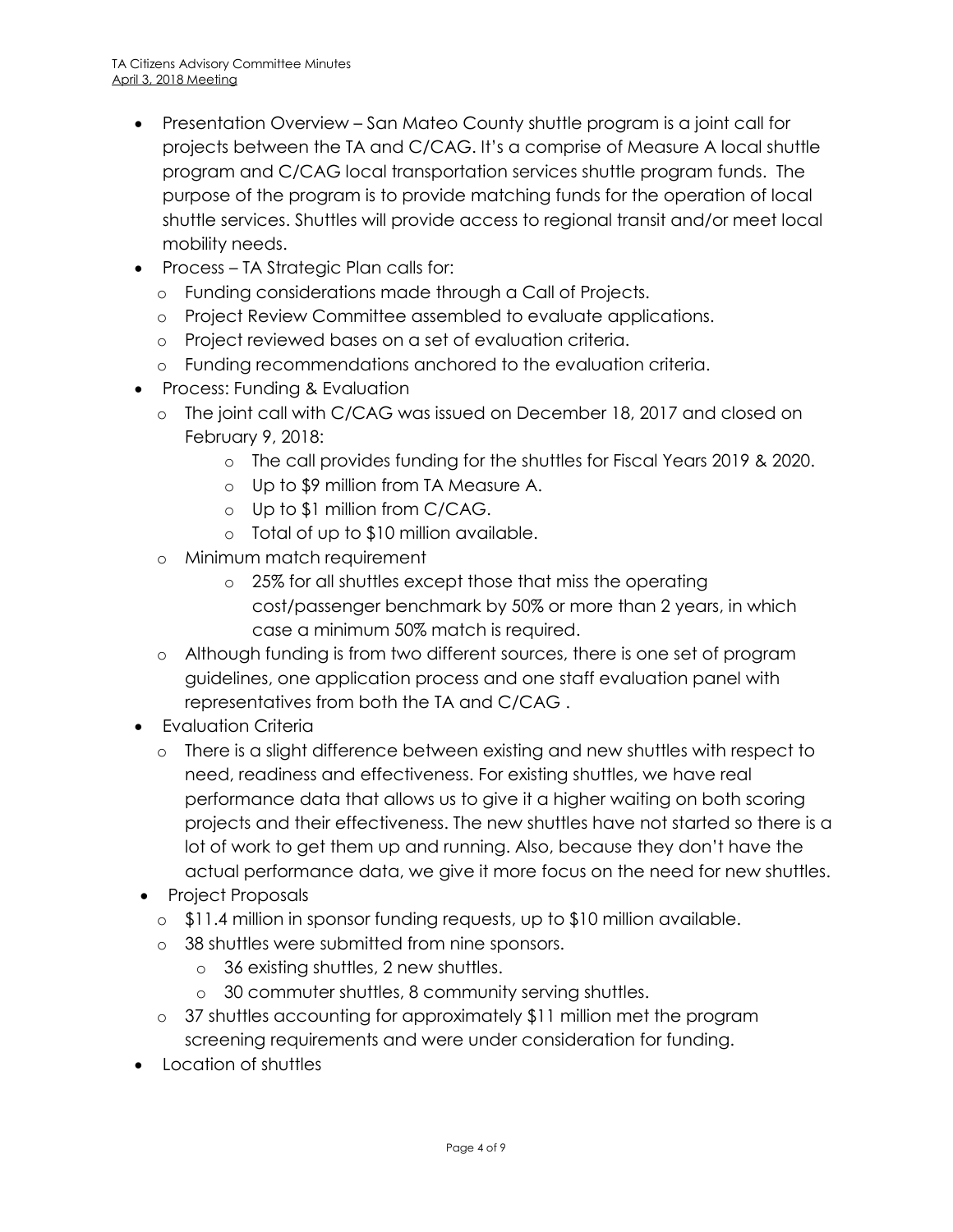- o Joel showed a series of slides that displayed where the Caltrain and BART stations would make connection to the shuttles, community shuttles and the South San Francisco ferry.
- Draft Recommendations
	- o 37 eligible shuttles under consideration for funding:
		- o 35 shuttles recommended for \$10 million.
			- o We are recommending funding for all the shuttles sponsored by Communte.org. However, we will not recommend funding for approximately \$150,000 of their staff and admin cost through our shuttle program.
			- o Funding proposed to support existing Menlo Park Midday (Crosstown) shuttle service levels, but not expanded service.
		- o 2 shuttles NOT recommended for funding
			- o New SFOX service from Millbrae to SFO.
			- o Existing Menlo Park Shoppers' Shuttle.
- 35 Recommended Shuttles, \$10 million
	- o 2/3 of all the funding goes to the JPB (13 shuttles, \$3.095 million) and Communte.org shuttles (10 shuttles, \$3.041 million).
- Recommended Shuttles: Public/Private Subsidy
	- o Shuttles with private subsidy -27 shuttles with private subsidy: 8 shuttles with no private subsidy.
	- o Degrees of private subsidy 23 shuttles: 25 to 50% private subsidy; 8 shuttles: less than 25% private subsidy and 4 shuttles: greater than 50% private subsidy.
- Schedule
	- o April 2018: Informational item to TA CAC and TA Board on Draft Program of Projects List; Presentation to C/CAG TAC and CMEQ Committee.
	- o May 2018: TA and C/CAG Boards requested to approve proposed Program of Projects.
	- o May June 2018: TA & C/CAG enter into funding agreements with project sponsors.
- Shuttle Call for Projects Trend Line
	- o First three funding calls we were undersubscribed, however we now have more requests than funding available.
- Considerations for Future Call for Projects
	- o Demand for funds increasing, calls may become more competitive.
	- o Potential new sales tax revenue stream: Get Us Moving.
	- o Should commuter shuttles with access to private employer contributions pay more than the minimum 25% match?
	- o Should there be a set-aside for community serving shuttles that serve transit dependent populations?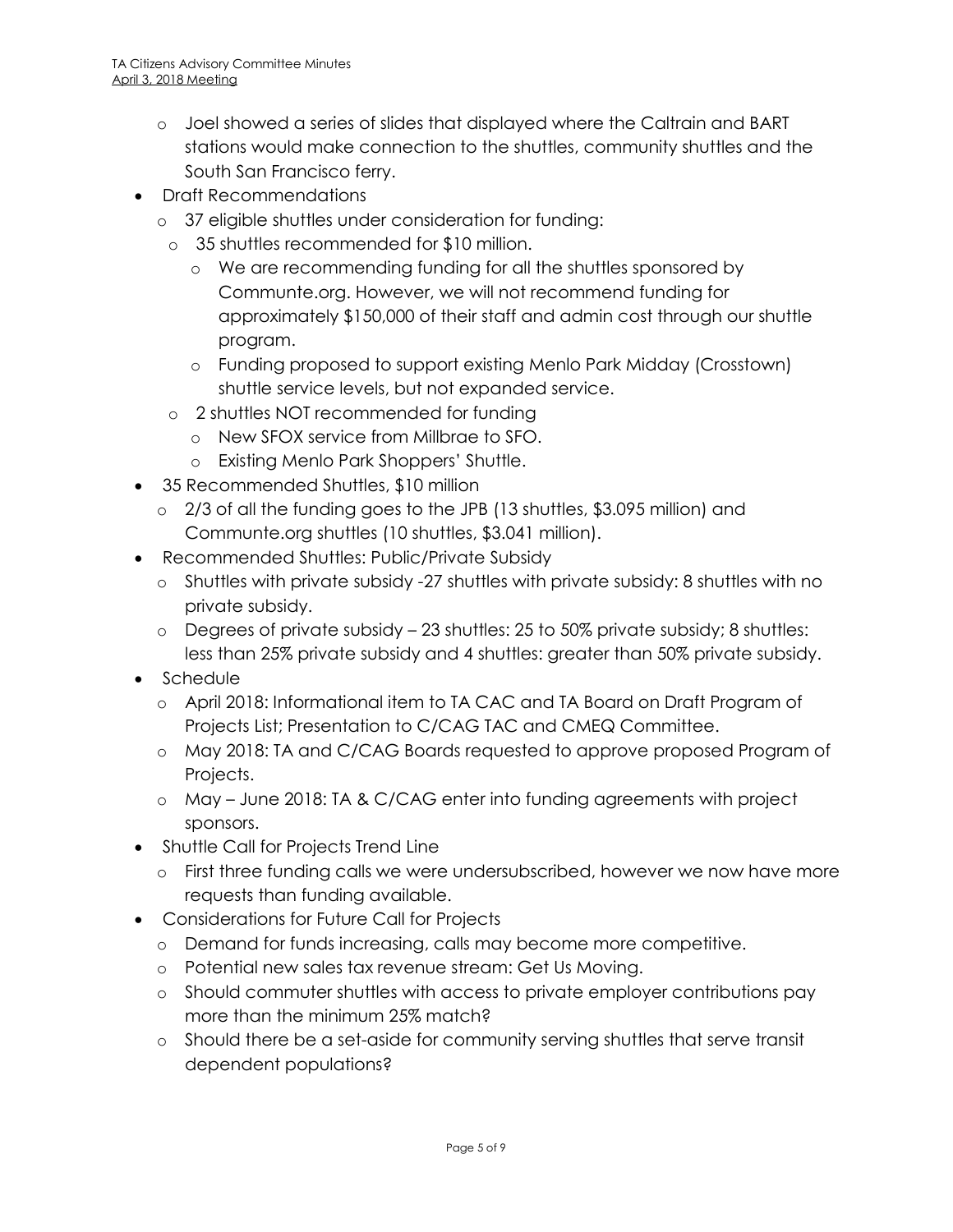### **Barbara Arietta**

- *What were the issues for those who scored this (the two shuttles not recommended for funding)?*
	- o Joel Some of the panel's concerns were that it was unclear whether the sponsors demonstrated a sufficient need for the service. Also, there was no mention of any studies on those shuttles. It was supposed to serve a multitude of purposes and it was going to make some stops at employers like United Airlines. That would serve some of the lower income workers, but the thought was CalTrain is a choice mode so there were some questions how many of the lower income workers would use Caltrain to access the airport.

#### **John Fox**

- *Do we know anything about the employers giving them (lower income workers) transit subsidies? For example, they would ride Caltrain if the employer had a program where they got subsidize transit passes.* 
	- o Rich I believe there are subsidies, I am checking out right now.
- *For example, a big employer like the maintenance division of United Airlines had some kind of program where they subsides the transit passes, then you might get better utilization on this.*

#### **Barbara Arietta**

- *I was looking at this and it says the Burlingame East-West new community shuttle is not recommended, so was it 35 out of 38?*
	- Joel There were 38 applications submitted, but 37 were under consideration. The Burlingame (shuttle) did not meet basic program requirements to be considered for funding. All of our sponsors are required to get a letter of concurrence from SamTrans stating it would not duplicate the existing service. They weren't able to get that because concerns of duplication. Another requirement is all new and existing sponsors that did not meet our benchmarks are required to participate in a shuttle assistance program and they did not come in for that.

#### **Jeff Londer**

- *Was the Burlingame shuttle submitted by the city of Burlingame?*
	- o Joel Yes.
- *Also, under the percent of the matching funds on the spreadsheet it says 75%, but it seems like it is only 25%.*
	- o Joel We will fix that.

#### **Ken Chin**

- *Absent the potential November sales tax, do we have the ability to increase the funds for the shuttles for future calls?*
	- o Joel We have a little bit of reserve available balance. Theoretically, you can make that available or barrow against future funding. Here is the thing about doing that, especially if the sales measure does not pass; it is not sustainable.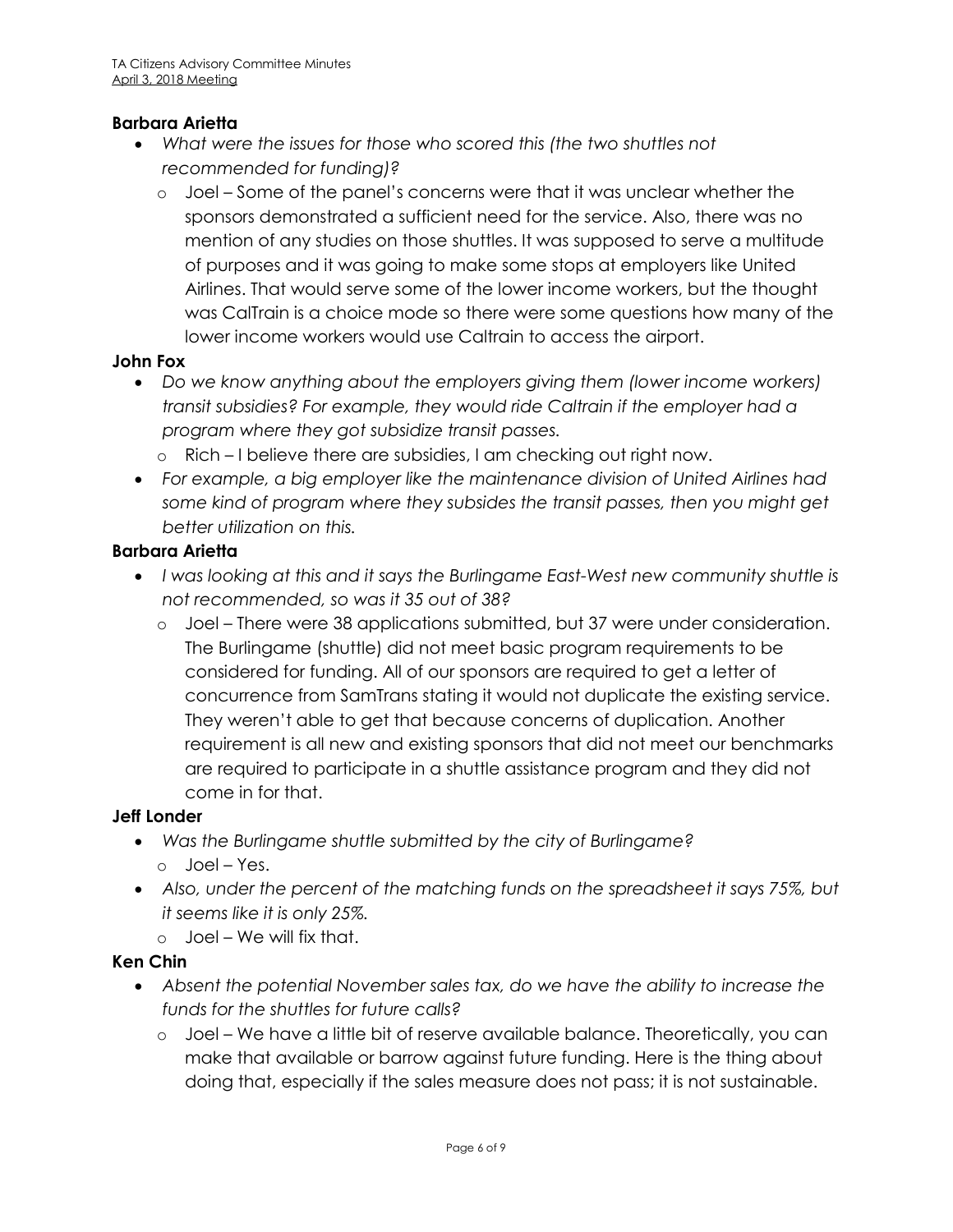Once you provide an existing service to a community, it is hard to say no in the future.

## **Diana Bautista**

- *The shuttle service underperforming as a business model, are they being served by the buses? What other alternative do they have? Can the money go to be set*  aside? As regarding the employer contributions, I am always hesitant when it *comes to any kind of request for additional funding that goes straight to the private entities. At some point it becomes a disincentive when you keep doing that. If it was to increase I would be very cautious as to how much and definitely meet with the business community to say how high and how often.* 
	- o Joel That is a good point. I agree there would have to be a lot of coordination for anything that is proposed.

### **Rich Hedges**

- *The South San Francisco community shuttle, does it run through downtown?* o Joel – It does.
- *Does it go to the BART station as well?*
	- o Joel It gets to BART and stops maybe a block from the CalTrain station.
- *It will be right at Caltrain station when it is moved. All the housing building downtown it will be a great addition to have that shuttle.*

### **PUBLIC COMMENT**

Drew – *Are the shuttles available for a public use?*

o Joel – That is an actually a requirement of our program. They have to be open to the public.

Drew *- This is a two-year funding cycle so if the shuttle starts underperforming six months or a year from now, can it be discontinued and the funds go back in the bank or do they get the funds for two years regardless of performance?*

o Joel – Once the award is made, we give them the full two-year period before we make a judgement on that. We get progress reports every quarter, plus annual reports and if we see there is something going on and they are really low, we contact them.

### **DELEGATED AUTHORITY TO EXECUTIVE DIRECTOR ON CERTAIN REAL ESTATE OFFERS, TRANSACTIONS AND PROPERTY RIGHTS CONVEYANCES**

- Brian Fitzpatrick, Director of Real Estate & Development for the three agencies spoke. He requested for administrative stream lining.
	- o Background Currently, if staff needs to buy property to support a project, we go to the Board for authority. This happens in a closed session. The other thing is if a project is building a road for an agency or relocating a utility that needs a new location inside an easement. We have to go back to the Board to get the rights to transfer easement to the entity in order to operate and maintain the facility.
	- o We are asking the Board for two things:
		- The Board to delegate to the general manager authority to purchase property up to \$500,000.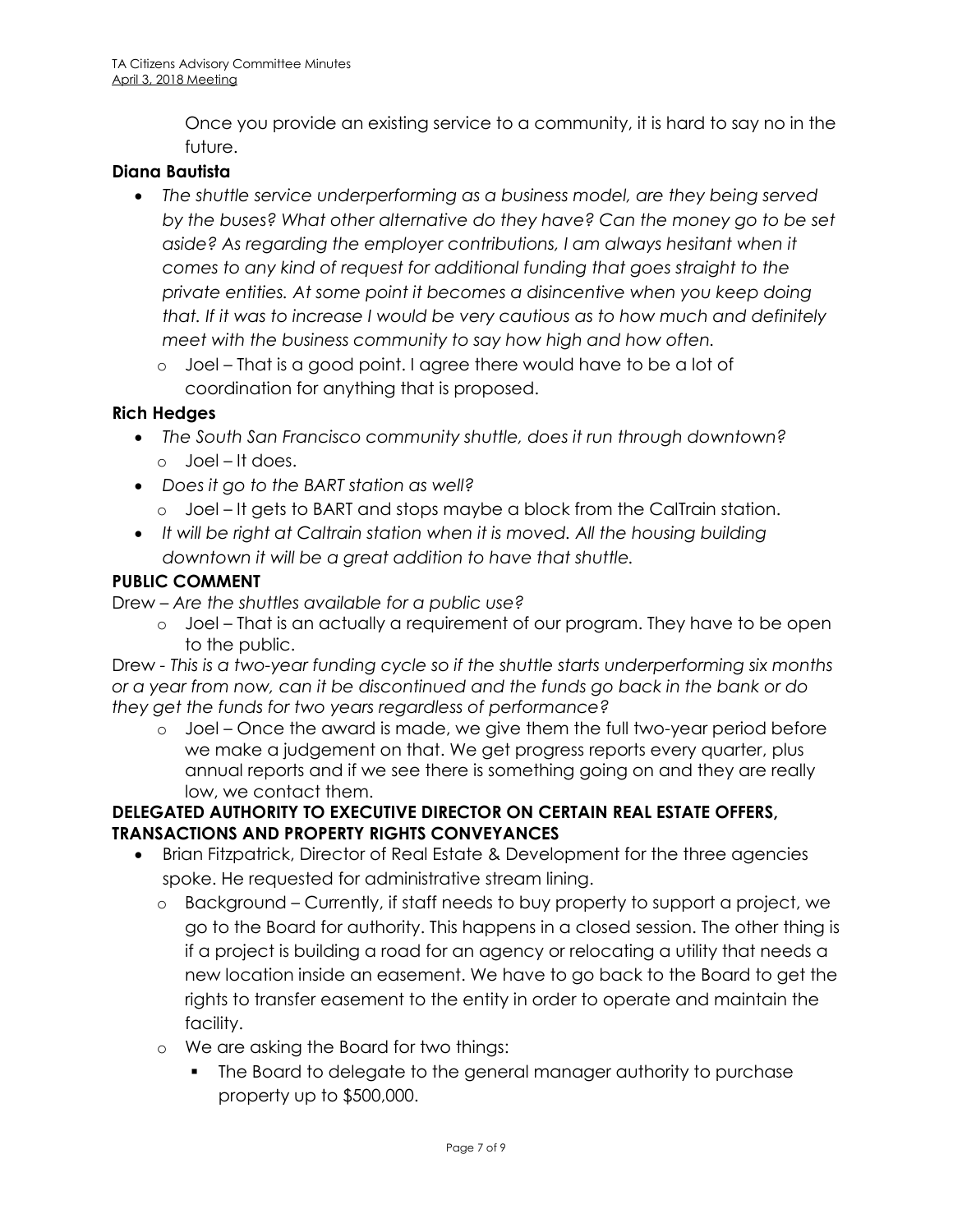- Authority for the Board to delegate to the GM in consultation with the Chair of Board to purchase property up to \$750,000. Those amounts are consistent with SFCTA and VTA does as well as FTA rules.
- o We have attached a couple caveats:
	- **There needs to be budgeted funds, either in the operating budget or** capital project budget, to buy that property.
	- Quarterly, we are required to report to the Board on what properties were bought under this administrative delegation. If we have a project to build a street or a utility and we later need to grant the utility an easement we ask that be delegated to the General Manager to streamline the process.

Motion/Second: Hedges/Fox

Ayes: Arietta, Bautista, Chin, Fox, Hedges, Kuklin, Londer, O'Neill, Stamos Nayes: None

Absent: Bond, Chen, El-Dardiry, Scruggs, Warhurst

Rich asked about possible housing near the Hayward Park station parking lot. Brian said the parking lot is owned by CalTrain. They have entered exclusive negotiating with a developer and when a transaction is ripe, they will go to the JPB Board for final approval.

Rich inquired about over on the west side where there is limited property. Brian replied Caltrain has the right of way in that area. It is fairly wide and there is some flexibility.

### **MINUTES FROM TA BOARD MARCH1, 2018 MEETING**

There were no comments and no recommendations.

### **ACCEPTANCE TO STATEMENT OF REVENUES AND EXPENSES FOR FEBRUARY 2018**

Motion/Second: Londer/Kulkin

Ayes: Arietta, Bautista, Chin, Fox, Hedges, Kuklin, Londer, O'Neill, Stamos Nayes: None

Absent: Bond, Chen, El-Dardiry, Scruggs, Warhurst

### **REPORT OF THE CHAIR**

- The Caltrain electrification presentations will be held in April 2018. The first will be at Redwood City Council on April 9th, the second on April 10<sup>th</sup> at the Belmont City Council.
- The MTC is inviting comments on the draft public participation plan. One can view it on the MTC website (https://mtc.ca.gov/). Anyone who would like enter comments/responses to the MTC must do so by Monday 7th, 4 p.m. The website also has a picture of Rich Hedges in its Public Outreach Programs section.
- Ken Chin was acknowledged for his appointment to the San Mateo/Foster City School Board.

### **REPORT FROM STAFF**

 Joe Hurley participated on the selection committee for the Construction Management General Contractor (CMGC) for the Highway 101 manage lane project. Four firms submitted proposals for the pre-construction component of